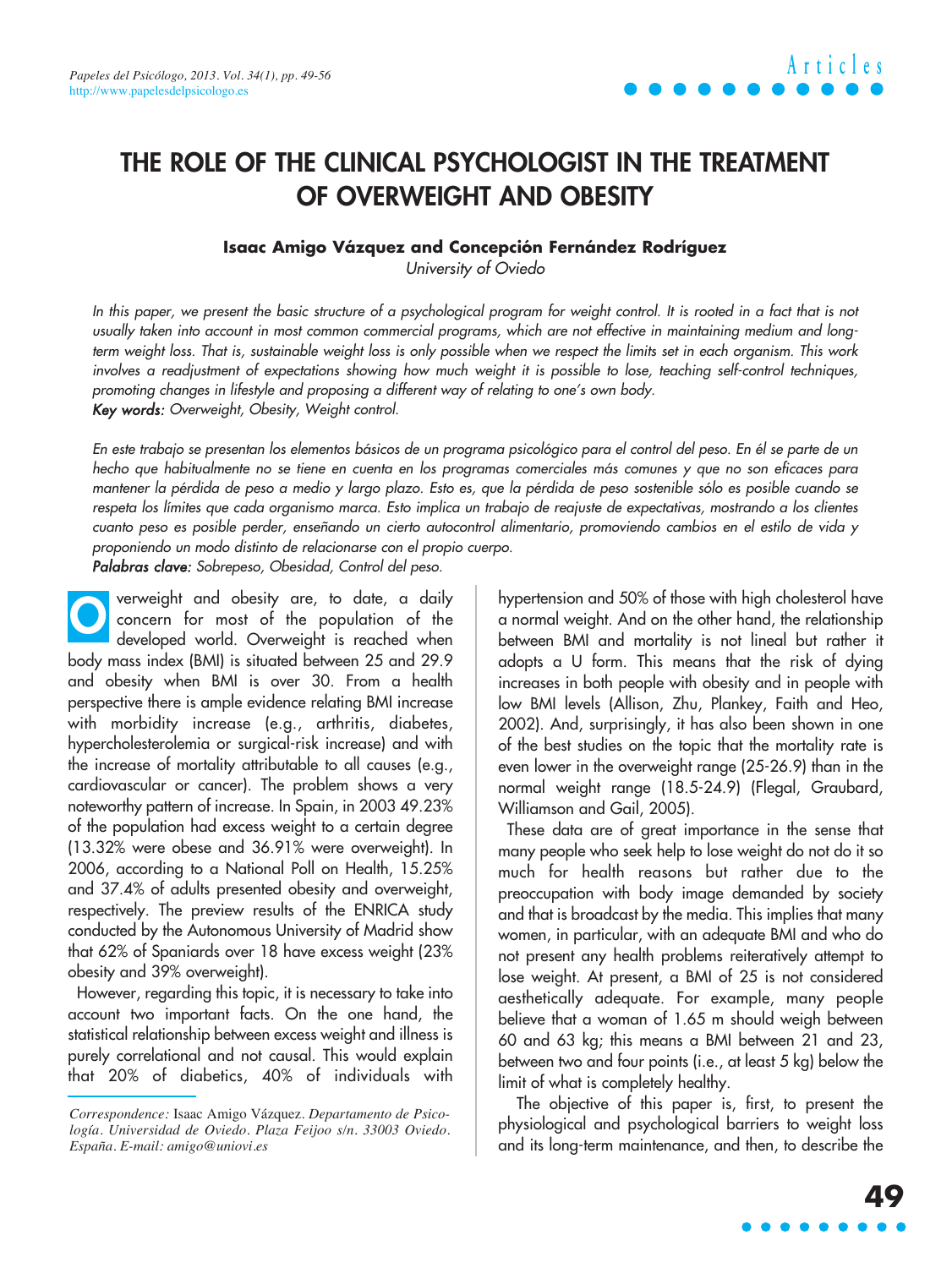clinical work psychologists can perform in this area correcting expectations, showing how much weight it is possible to lose, teaching a certain self-control in eating, promoting life style changes and proposing a different way of relating to one´s own body.

#### **LIMITS TO WEIGHT LOSS**

**Articles**

Prior to starting any weight control program, it is necessary to take into account (and clients should be trained in such a way) that the organism sets in motion a series of buffering mechanisms that attempt to block this weight loss. Among these barriers, the plateau effect of diets stands out (Amigo and Fernández, 2004). In essence, this effect refers to the fact that if a person begins to restrict the number of calories he/she usually consumes, the first few kilograms are lost quickly; however, after a few weeks it will be observed that despite maintaining this restriction, the person loses fewer kilograms until he/she does not lose any more. The study by Keys, Brozek, Henschel, Mickelsen, and Taylor (1950) regarding the effect of hunger has allowed the experimental demonstration of this process. This presumes that the human organism behaves as if it had a barrier that is very difficult to penetrate, which is called the setpoint or fixed point (Keesey, 1980). Now, this setpoint is not immovable, in fact, as we gain weight over the years it progressively moves up. On the contrary, if weight is lost and this weight-loss is maintained, the setpoint can be lower, but several years are needed for its consolidation. Although at present there are no data to determine how many years are needed, some authors talk of almost six years. It can be deduced from this that the organism has a tendency to gain the weight back for a long time after losing it.

The concept of ponderostat adds more elements to the understanding of the tendency of weight to homeostasis (Schwartz, Woodst, Porte, Seeley and Baskin, 2000). The experimental results have shown that when adypocytes begin to empty themselves they stop producing leptin, which increases the hunger sensation. Inversely, when adypocytes fill up leptin production blocks the hunger sensation. This can explain the voracity that some individuals feel when they significantly restrict their food intake, and inversely, how after several days of excesses the organism tends to eat less and return to its normal weight (Klok, Jakobsdottir and Drent, 2007).

At present, there are many diets advertised that offer much more weight loss than the organism can accept and all these are equally inefficient for long-term weight control. Their short-term effects are explained by what they all have in common, that is, the reduction in the total number of calories consumed, which can be attained in diverse ways (Grande-Covían, 1988). The Atkins diet, for example, is based on a very strict restriction of carbohydrates. Initially, only 20 gr. of carbohydrates a day can be consumed, with a gradual increase up to 50 gr. daily. The Weight Watchers' diet opts basically for a restriction of calories measured through points, so that a person can only consume the equivalent to a certain number of << points>> depending on his/her weight. Every point is equivalent to 50 calories. The Zone diet seeks a nutrient balance according to the following proportions: 40 percent carbohydrates, 30 percent fat, and 30 percent protein. The Ornish diet, contrary to the Atkins diet, limits fat and establishes an almost vegetarian diet, reducing the consumption of fat to 10 percent.

Dansinger, Gleason, Griffith, Selker and Schafer (2005) compared the four aforementioned diets and found that only 50 percent of overweight or obese individuals were capable of adhering to any one of those diets for a whole year. Individuals who after a year continued with the diet had only been able to lose between 5 and 7 kilograms of weight. Very similar data will probably be obtained when the effect of the Dukan diet, which has reached such popularity in the last few years and is nothing more than a variant of the Atkins diet, are studied.

Altogether, the results of several epidemiological investigations have also led to the conclusion that 95 percent of individuals who lose weight gain it back between one and five years later. However, it must be taken into account that these data are usually obtained when studying people who seek nutritional medical care and, therefore, it cannot be applied to the population as a whole who go on diets (Sarlio-Lahteenkorva, Rissanen, and Kaprio 2000).

To explain the tendency to gain back the lost weight, the theory of dietary restriction proposed by Herman and Mack (1975) posits that restrained eaters, that is, people who are trapped in a continuous dietary process and who in order to regulate their consumption pay more heed to what they are supposed to do than to real hunger or satiety sensations, tend to eat uncontrollably and binge when these dietary restrictions are broken or when they are emotionally affected. In the experiment on which this theory was based, a group of restrained eaters were compared to a group of unrestrained eaters who were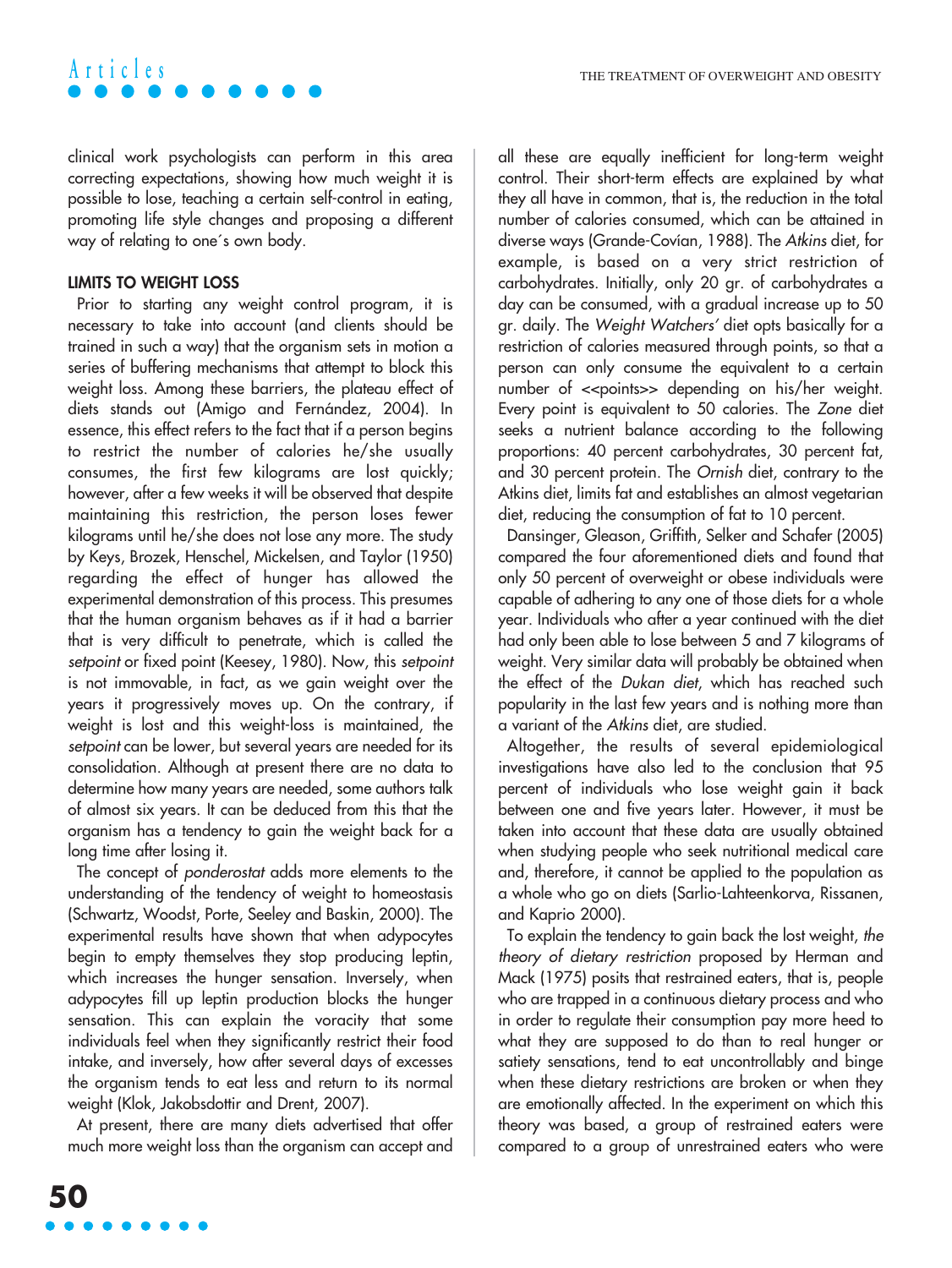told that the aim of the experiment was to examine flavour preferences. The experiment consisted of drinking a vanilla milkshake and, then, freely eating as much as they wanted of three different types of ice cream. What happened is that the more milkshakes unrestrained eaters had, the less ice cream they consumed, and, on the contrary, the more milkshakes restrained eaters had the more ice cream they ingested. That is, the breach of the restraint leads to dietary disinhibition.

Subsequently, Herman and Polivy (1984) extended this theory with the Boundary Model of Eating Behavior. This model highlights the psychological nature of this disinhibitory effect given that participants in these types of experiments did not lose control eating ice-cream, when they were told that the milkshake was low in calories even though its caloric content was in reality very high. Restrained eaters seem to have a limit with respect to what they can eat and when they overstep this limit, they tend to eat without control.

Therefore, if individuals regain the weight they had before the hypocaloric diet or even more, this is mostly due to the changes this diet causes in eating behavior, which leads to a greater sensitivity and liking for foods (Raynor and Epstein, 2003) and greater dietary disinhibition (Lowe, Foster, Kerzhnerman, Swain and Wadden, 2001).

#### **PSYCHOLOGICAL INTERVENTION IN WEIGHT REDUCTION**

This brief outline of the tendency toward weight homeostasis and the psychological and physiological mechanisms that are activated to facilitate the recovery of this weight allows us to see the insufficient and scarce effectiveness of any given hypocaloric diet in the longterm. If weight control were possible through the reduction of calories, it would suffice to have a calculator and a table showing the energy values of different foods in order to lose weight on a permanent basis. In fact, this is more or less what so-called dieters do (people who very frequently engage in hypocaloric dieting) and who never achieve their objective.

To date, a great part of the research conducted on the psychological strategies for weight control has been based on cognitive-behavioural techniques that have shown certain effectiveness. In the program that is proposed next, the Acceptance and Commitment Therapy approach, which can be of great interest and utility in this problem, has been included.

#### How much weight is it possible to lose?

One of the first topics to be addressed with the client is his/her expectations with respect to the amount of weight he/she wishes to lose. His/her experiences with hypocaloric diets may have led him/her to believe that it is reasonable to lose much more weight than is sustainable in the long-term. Many individuals believe that they can achieve reductions of more than 10-15% on a permanent basis. At this point, it is necessary to develop an educational intervention to show that this weight loss, although possible in the short-term, is not maintained over time. In fact, it is known that the more previous failures experienced with these hypocaloric diets and the greater the percentage of weight lost, the greater the probability of failing with a new diet (McGuire, Wing, Klem, Lang and Hill, 1999; Vogels, Diepvens and Westerterp-Plantenga, 2005).

In addition, a recent review has shown that between one and two thirds of so-called dieters regain more weight than they lost and this percentage seems to underestimate the problem given the methodological limitations of many studies that have analyzed this matter (Amigo and Fernández, 2007; Mann, Tomiyama, Westling, Lew, Samuels, and Chatman, 2007).

At this point it would also be interesting to question the common belief that there is an ideal weight for each person. The BMI is the best index for establishing a person's weight in relation to his/her height. This index has a sufficiently wide range within which a person's weight does not represent any health problems. A person whose height is 1.72 would have an equally healthy weight whether he/she weighed 60 kg (BMI=20.33) or 74 kg (BMI=25). However, initially many individuals do not accept this idea and their intention is to have the body they had at a particular moment in their lives (e.g., prior to their first pregnancy). It is the individual's refusal to accept that his/her body is not what it was in the past and that the changes they can now achieve derive from their current body size.

In light of what has been expounded, it can then be asked how much weight is adequate to lose in order to facilitate it not being regained. The answer is implicit in the set-point concept. As has been pointed out, the weight loss process is usually begun by a pronounced initial weight loss that little by little decreases until it stabilizes. If a person, for example, goes from consuming 2500 calories to 2000, after a few weeks he/she will notice that despite only consuming those 2000 calories, the scale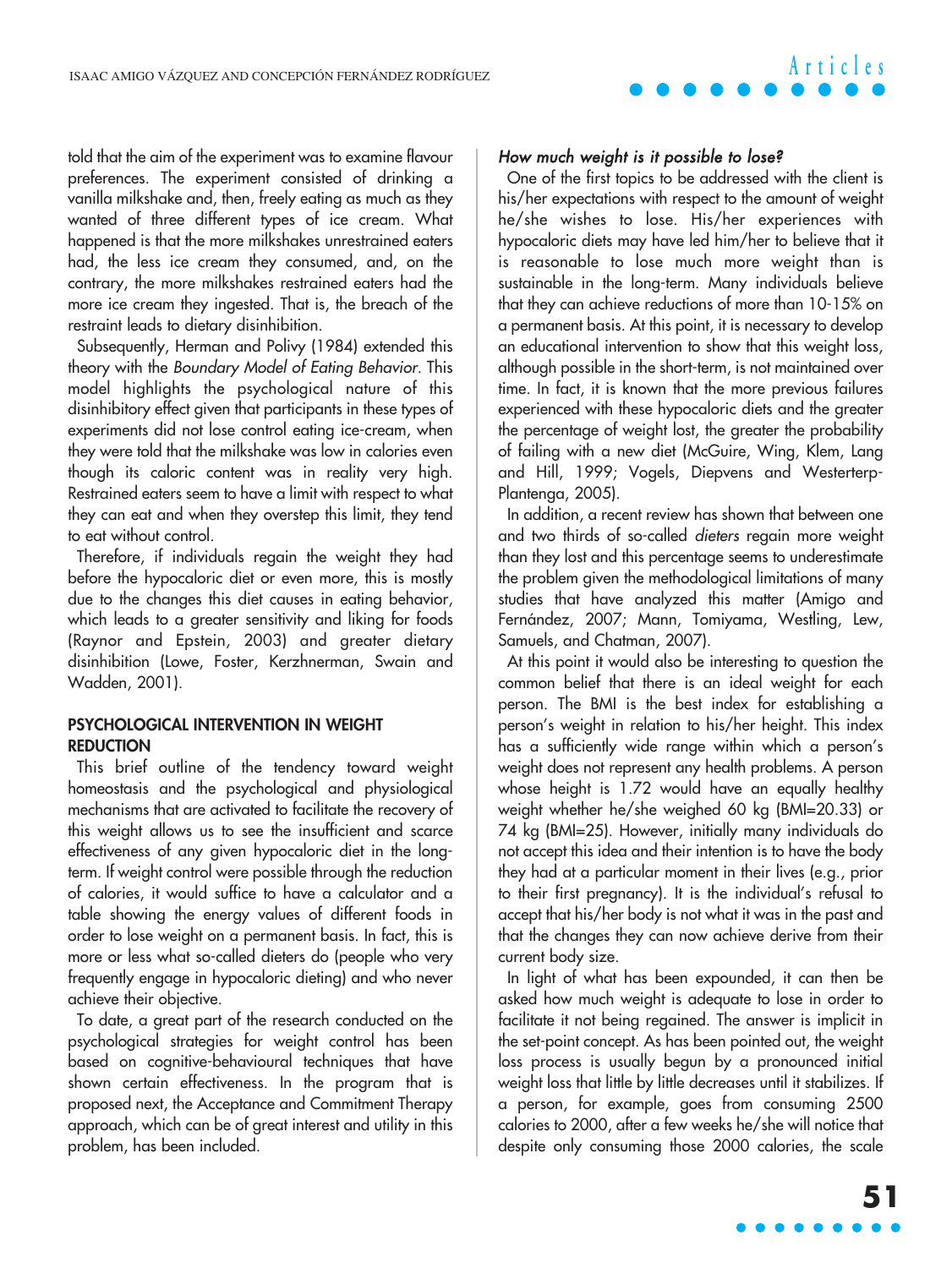does not show any subsequent loss. This is probably because the person has reached his/her setpoint and any attempt to lose more weight may, paradoxically, favour regaining it. The reason for this is that in order to continue losing weight an additional reduction in caloric intake would now be necessary, limiting this intake to, for example, 1800 calories. In this situation, just as proposed by the dietary restraint theory, the person is faced with many potential stimuli (e.g., diet breaches or states of despair) that lead her/him toward disinhibition, and therefore, to eating much more.

For most people, reductions around 5% are possible and sustainable over time, and although they may seem limited with respect to personal wishes, they can be very beneficial in terms of health (Nanri, Mizoue,Takahashi, Noda, Inoue, and Tsugane, 2010).

Nevertheless, every person is different and has a different biography. It is for this reason that we should not have a preconception of the weight that can be lost, and this must be transmitted to the client. Allowing the proposed changes in eating and life style to have their effect until the weight loss is stabilized seems to be the most prudent approach.

#### Learning to accept your own body

Given that sustainable weight loss is limited, many people can feel disappointed by this fact. Thus, learning how to accept your own body appears to be a critical element in the success of the program (Amigo, 2010). The procedure to achieve this would fit adequately into the logic of the Acceptance and Commitment Therapy (ACT) (Hayes and Strosahl, 2004). The objective here is not for a person to resign him/herself to feeling fat. On the contrary, it is to promote change in all those aspects of their lifestyles that can contribute to losing weight (eating habits, exercise, emotional control...). This implies that the person will have to open him/herself to many sources of discomfort and learn to live with these without trying to eliminate them. He/she must be willing to live with the following: the fact that his/her body is not the one he/she wishes to have but it is, in fact, his/hers; that the weight loss is limited; the uneasiness that imposed changes in eating habits cause; the agitation provoked by the wish to initiate another hypocaloric diet in order to lose weight quickly again; the feelings of anger for feeling observed for being overweight or the discomfort generated by continually seeing models through the virtual world who achieve a perfect slimness.

In essence, it consists of learning how to accept that which one cannot change in any other way. The frustration and anger caused by the desire to lose weight and not being able to achieve this will provoke even greater discomfort and suffering. Ceasing to fight against what is uncontrollable causes that despair to be experienced in a clean way and without emotional baggage and it liberates more space to deal with other important elements in life, and focus on what can be controlled.

Obviously, in order to achieve all of this, it is necessary to turn to the group of techniques and procedures of ACT. Creative despair can serve to show the client how his/her efforts to control his/her weight through all types of restrictions and hypocaloric diets have failed. Posing ways of how to exert control beyond what one can control does not only generate greater discomfort but also worsens the problem by inducing successive series of failures and can even lead to weight gain. De-fusion techniques are useful in showing how language and thoughts are an additional source of suffering given that they reverberate the obsession for body volume without the person being able to realize that thoughts are just that, thoughts that are keeping him/her from living in the here and now. Adopting the spectator role allows us to become conscious that a person is not only his/her body, but rather he/she is something that transcends his/her feelings, emotions, sensations and body. Working on personal values is essential to becoming free of the continuous preoccupation for the body at the same time as doing what is most important and valuable for each person.

#### Adhering to a personalized dietary regimen with fewer calories

In order to gain control of weight, it is necessary to become adapted to eating habits which are not too caloric and that contain an adequate proportion of nutrients facilitating weight control. This means assuming that the new eating pattern will have to be maintained indefinitely given that this new pattern is only efficient during the time that it is followed. Moreover, in order for this new habit to be consolidated over time, it is essential that the eating style take into account individual tastes so that nothing is really prohibited. The amount of certain foods may be moderated but never eliminated completely from our diet, given that it would only contribute to strengthening the so called "forbidden apple" effect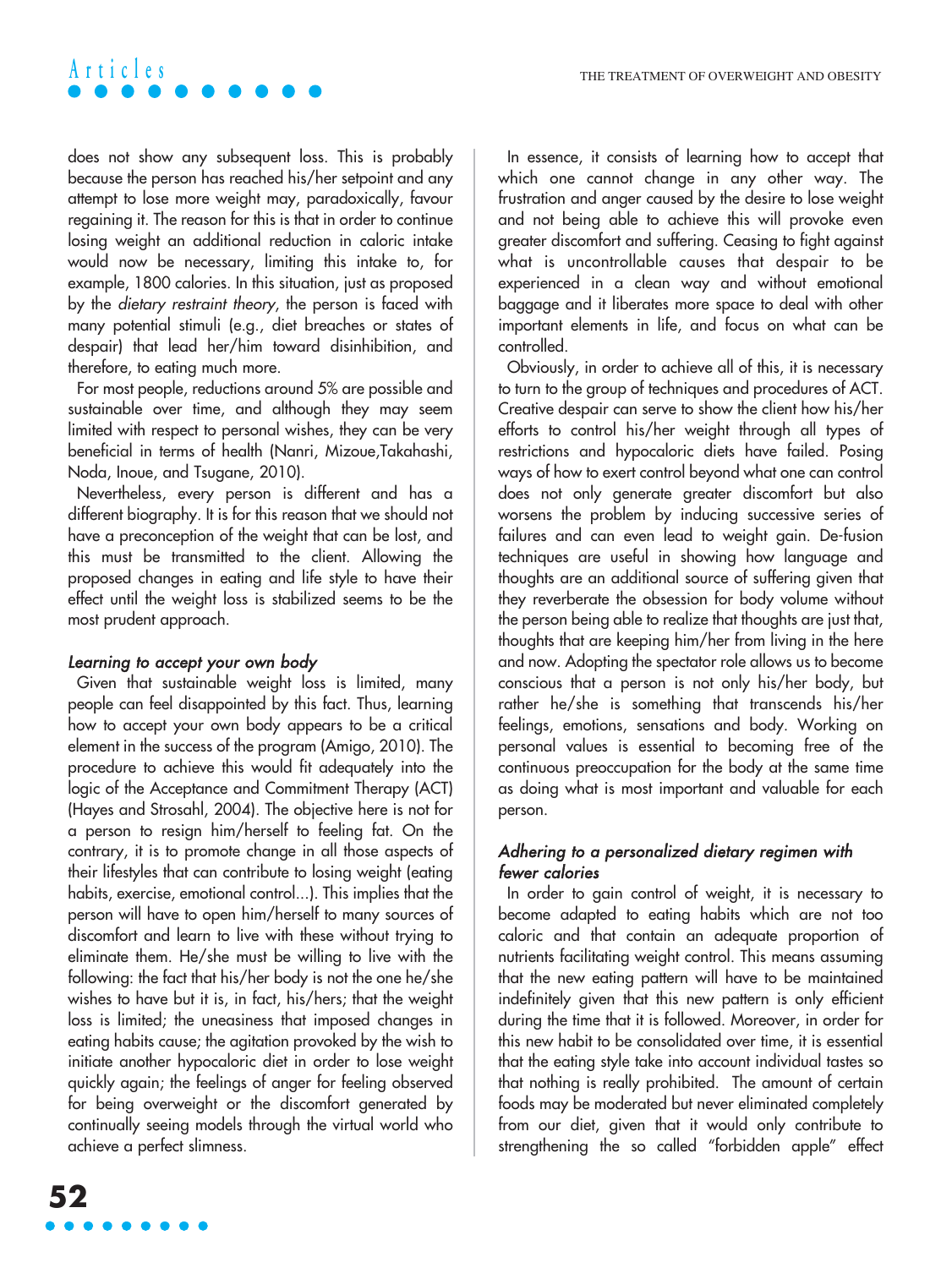#### (Lemmens, Born, Rutters et al, 2010). The most adequate eating style for human beings supposes that at least 50%- 55% of the calories consumed must come from longchained carbohydrates (legumes, cereal, rice, pasta, potatoes and vegetables). Around 30% must originate from fats (preferably unsaturated fats such as olive oil or blue fish which reduce the risk of cholesterol) and between 15% and 20% of the remaining calories should be ingested in the form of protein.

Although this may seem to be a contradiction with respect to current beliefs regarding eating, it must not be forgotten that when calories originate from complex carbohydrates, the glucose level rises more slowly, remains stable for a longer time and decreases little by little. This type of carbohydrate takes longer to be absorbed and its satiety effect is more prolonged. Therefore, complex carbohydrates must be at the base of the eating pyramid favoring weight loss up to 2 kilograms as has been demonstrated by the CARMEN European Project (Saris, Astrup, Prentice et al, 2000).

An eating program that includes the healthy proportion of nutrients that we have just commented on is shown in Table 1. Obviously, it would be desirable for the person to establish his/her new eating pattern.

If doubts emerge in this respect, Table 1 can serve as a general guide on the preferable amounts and types of foods. Another important aspect of eating is that it must be distributed between four and six feedings throughout the day. This may clash with the habits of many people who have placed all their efforts in controlling weight through the restriction of food, by even skipping some meals in order to avoid weight gain. As previously indicated, there is nothing more inefficient for losing weight than food restriction, which can even lead to gaining a few kilograms.

Water should be the drink of reference for the person who is trying to control his/her weight, as it is possibly the only drink that guarantees hydration without any caloric contribution. Sugar is usually added to coffee or other infusions and many "light" drinks do not always have zero calories.

If we get used to drinking wine, its consumption should be limited to one glass a day. We must also take special precaution with all beverages sweetened with fructose such as soft drinks, colas, or bottled juices. When they are consumed on a regular basis and in large quantities, they lead to an alteration in the metabolism, which means a reduction in the capacity to feel satiated and, therefore, the tendency to eat more. Fructose is also found in fruit, however, when it is directly consumed through these types of solid foods, it becomes really beneficial because it is ingested in a lower quantity and it contains a great amount of fiber, which, in this case, favors satiety.

Following this proposal and in function of the differences between total energy expenditure and the number of calories that are ingested, a slow and gradual weight loss can be initiated, which will stabilize at a certain moment. The maintenance of this loss, regardless of how pronounced it may have been, is the best indicator that in the future weight will continue to be lost and will not necessarily be regained.

#### Reinforcing the changes in life style and turning the focus away from weight

At the beginning of any dietary change, the temptation of a daily weigh-in usually emerges to check whether what is being done actually works. Weight is not something that can be directly controlled or that responds to the desires that one has, regardless of weighing oneself several times a day. However, what does remain within the possibly of control are the changes a person can introduce in his/her life. The fact

| TABLE 1<br>ILLUSTRATIVE DIETARY PLAN FOR WEIGHT CONTROL                                                                                                                                                                                                                                                                                                   |                                                                                                                                                                                                                |
|-----------------------------------------------------------------------------------------------------------------------------------------------------------------------------------------------------------------------------------------------------------------------------------------------------------------------------------------------------------|----------------------------------------------------------------------------------------------------------------------------------------------------------------------------------------------------------------|
| <b>Breakfast</b>                                                                                                                                                                                                                                                                                                                                          | Cup of coffee with milk or two yogurts                                                                                                                                                                         |
|                                                                                                                                                                                                                                                                                                                                                           | 1 portion of bread or cereal or toast                                                                                                                                                                          |
| Midday snack                                                                                                                                                                                                                                                                                                                                              | Piece of fruit or a portion of bread with cold meat or<br>a dairy product                                                                                                                                      |
| Lunch                                                                                                                                                                                                                                                                                                                                                     | First course:<br>Veggies or salad or two bowls of legumes (chickpeas,<br>lentils, etc), rice, pasta or peas<br>Second course:<br>Meat, fish or an egg<br>Dessert: a medium-size piece of fruit or fresh cheese |
| "merienda" or<br>midafternoon snack                                                                                                                                                                                                                                                                                                                       | Half a cup of coffee with milk or yogurt                                                                                                                                                                       |
| Supper                                                                                                                                                                                                                                                                                                                                                    | Same as in lunch (varying the menu)                                                                                                                                                                            |
| <b>Bedtime snack</b>                                                                                                                                                                                                                                                                                                                                      | Half a cup of milk or yogurt                                                                                                                                                                                   |
| Portions should be about: 40 gr. for bread, 30 gr. for cereal, 200 gr. for<br>vegetables, 175 gr. for pasta, legumes, and rice, 120 gr. for meat, 160 gr. for<br>fish, 200 gr. for fruit, and 125 gr. for dairy products. Oil, given its high caloric<br>value, should not exceed three tablespoons a day, including that used for<br>preparing the food. |                                                                                                                                                                                                                |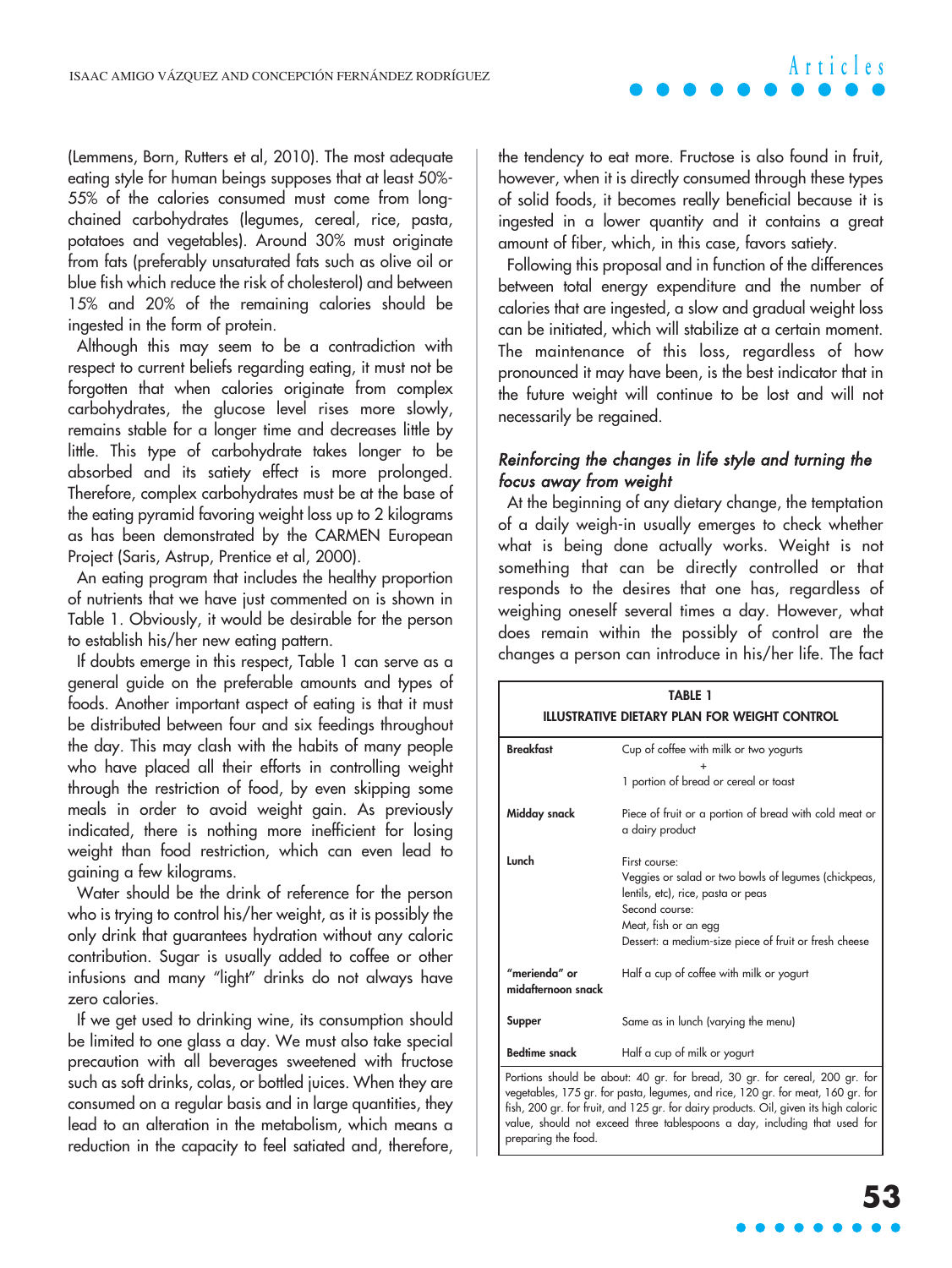of systematically weighing oneself can worsen a person´s emotional state, especially if he/she does not see the desired results on the scale. Weight, even when a diet is followed, does not decrease systematically after each weighing, but rather besides showing daily fluctuations from morning to night, it may also plateau during several days. When this occurs, it may provoke a feeling of despair in the person that can lead him/her to even break the diet that he/she is following. It has been observed that when people who are on diets are informed that they weigh more than on a previous occasion, they tend to become disinhibited with respect to food, and surrender their control over eating (Shanker, 2005). Thus, weighing must always be performed at the same time, once a week and without the expectation of an immediate significant loss.

#### Stimulating the practice of some physical activity

Moderate physical activity (not extenuating) is an essential element in weight control. Although physical exercise does not produce significant weight loss, it has been shown that it is fundamental to avoid weight gain and also that a sedentary lifestyle does contribute to weight gain (Gordon-Larsen, Hou et al, 2009).

In addition, moderate physical activity causes certain physical tiredness which, at the same time, usually favors better rest and an increase in the quality of sleep which helps the person start the next day in much more favorable conditions. The quantity and quality of sleep is also important for weight control because it is associated with the correct regulation of feelings of hunger and satiety (Appelhans, Janssen, Cursio et al,2012).

Physical activity also modulates appetite, and is useful for controlling emotional states of anxiety and depression that can lead many people to an intake of hipercaloric foods as a way of calming their nerves in the short term. Annesi and Unruh (2008) have shown that exercise can have very positive effects on long-term maintenance of weight loss, especially on the improvement of the emotional state it provokes. Possibly, the clearest illustration of how exercise can be an excellent weight stabilizer was shown in the study by Tudor-Locke, Basett, Rutherford, Ainsworth, Chan, Croteau et al (2008). In this study, 3,217 individuals from five different countries with an age range between 18 and 94 participated and it has contributed to the determination of the number of steps necessary to maintain a normal weight. The step count was performed by means of a podometer. The results have shown, with great precision, that those individuals who walk an average of 12,000 steps a day, including those steps taken within their homes or at work, at least three times a week, are free from the problem of being overweight. However, the number of steps varies as a function of age and gender. Women over 60 do not require more than 8,000; those who are between 40 and 50 would need 10,000; and men over 50 around 11,000. The remaining population would need around 12,000 steps per day to maintain their weight. Moreover, it is also striking that if in order to improve our cardiovascular health, it is necessary to perform physical exercise with moderate intensity, for weight control, according to this study every step counts and on reaching the aforementioned rates, weight control is more than likely.

#### Creating new contexts for the establishment of new habits

After all that has been expounded, it becomes evident that weight control requires the modification of many habits that define the lifestyle of each client. Thus, creating adequate contexts to generate these new behaviours becomes important for optimizing success.

In this regard, we must take advantage of all personal, familial and social resources in order to reinforce the new behavioural repertoire. For example, committing the entire family to a new eating style could be a pathway to stimulate changes in eating, as it would facilitate the preparation of the food and stimulus control. The social network can facilitate the practice of physical activity, and at the same time can be a way of establishing and maintaining social support, seeking out people and common places to exercise. Taking advantage of daily routines to incorporate a new behaviour, for example, walking an hour a day while going to work or during daily activities, can be a good option for maintaining minimal physical activity. If these resources are not an option, we must look with the client for other ways of promoting changes in his/her behaviour. In this regard, the development of a group program with these characteristics facilitates the proposal on the part of its members, of different alternatives to the problems that may arise.

One barrier that many people hold on to in order not to have to change is to look for reasons that justify their difficulties in engaging in physical activity or not following an adequate diet. However, at this point it would not be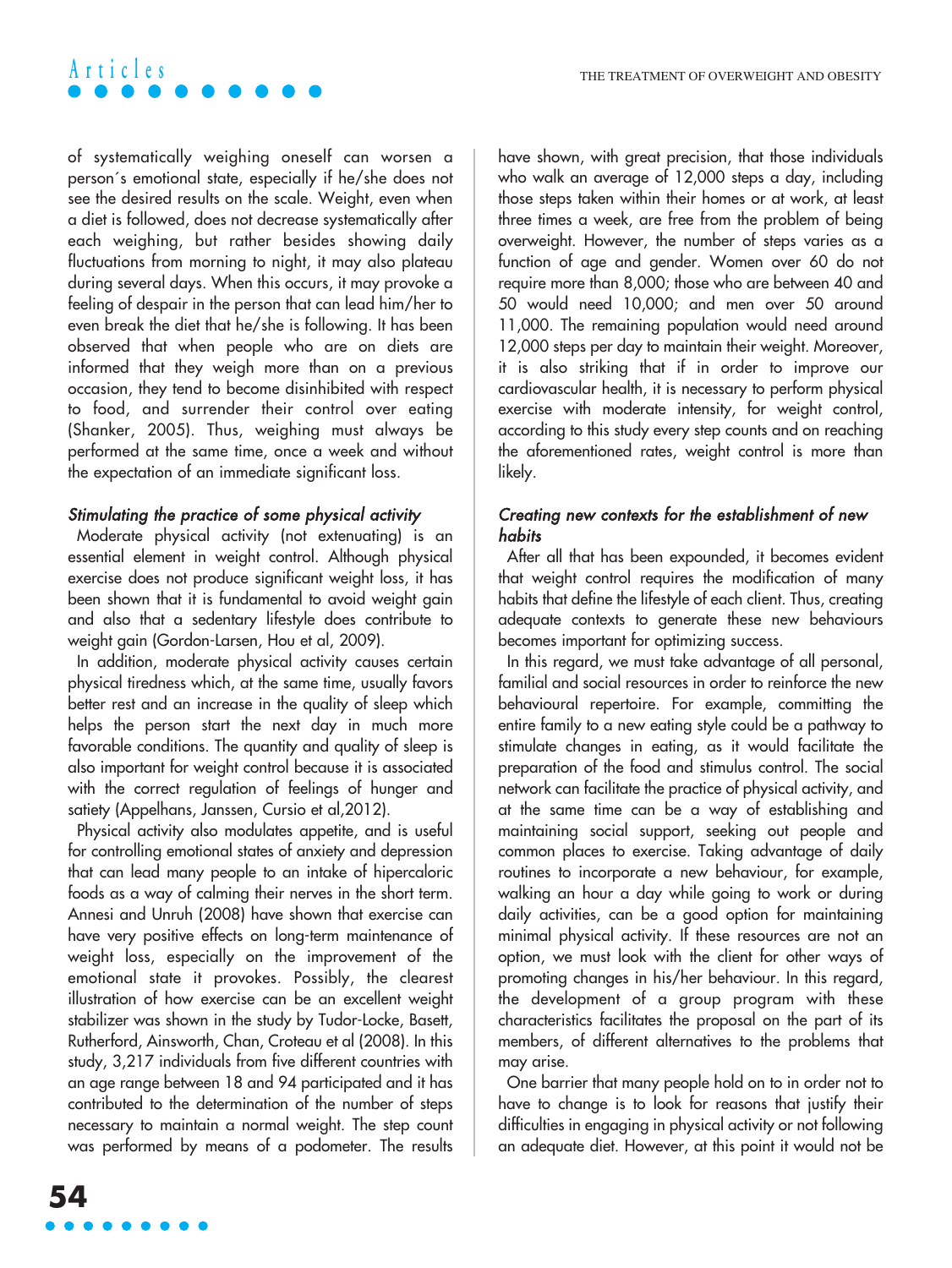out of place to remember that these reasons are not the cause of this behavior, and in many cases, they are no more than alibis. This can be explained by showing how all individuals have always done something even when they have reasons for not doing it. Hence, for example, one can assert that he/she does not go out walking, although this may help control his/her weight, because he/she does not find any pleasant place to do so. Even if this were a reason for not doing so, the reality is that not finding an adequate place for walking is not the reason for not doing so, as one can walk in places that are not especially attractive. Showing how through language we can fall into certain traps that undermine our commitments and needs is an essential condition for the promotion of personal self-control.

#### **REFERENCES**

- Allison, D.B., Zhu, S.K., Plankey, M., Faith, M.S. and Heo, M. (2002). Differential associations of body mass index and adiposity with all-cause mortality among men in the first and second national Health and Nutrition Examinations Survey (NHANES I and NHANES II) follow- up studies. International Journal of Obesity, 26, 410-416.
- Amigo, I. (2010). Ser gordo, sentirse gordo [Being fat, feeling fat]. Madrid: Pirámide.
- Amigo, I. and Fernández, C. (2004). El efecto iatrogénico de las dietas [The iatrogenic effect of diets]. Revista Española de Obesidad, 4, 207-215.
- Amigo, I. and Fernández, C. (2007). Effect Effects of diets and their role in weight control. Psychology, Health and Medicine, 12, 321-327.
- Annesi, J. J. and Unruh, J. L. (2008). Relations of exercise, self-appraisal, mood changes and weight loss in obese women: testing propositions based on Baker and Brownell's (2000) model. American Journal of Medical Science, 335,198-204.
- Appelhans, B.M., Janssen, I., Cursio, J.F., Matthews, K.A., Hall, M., Gold, E.B., Burns J.W. and Kravitz, H,M. (2012). Sleep Duration and Weight Change in Midlife Women: The SWAN Sleep Study. Obesity doi: 10.1038/oby.2012.175. [Epub ahead of print]
- Dansinger, M. L., Gleason, J. A., Griffith, J. L., Selker, H. P. and Schafer, E. J. (2005). Comparison of the Atkins, Ornish, Weight Watchers, and Zone diets for weight loss and heart disease risk reduction: a randomized trial. Journal of American Medical Association, 293, 43-53.

Flegal, K.M., Graubard, B.I, Williamson, D.F. and Gail, M.H. (2005). Excess deaths associted with underweight, overweight and obesity. Journal of American

**Articles**

- Medical Association, 293, 1861-1867.
- Gordon-Larsen, P., Hou, N., Sidney, S., Sternfeld, B., Lewis, C.E., Jacobs, D.R. Jr and Popkin, B.M. (2009). Fifteen- year longitudinal trends in walking patterns and their impact on weight change. The American Journal of Clinical Nutrition, 89,19-26.
- Grande-Covián, F. (1988). Nutrición y Salud [Nutrition and health]. Madrid: Temas de Hoy [Current topics].
- Hayes, S.C. and Strosahl, K. D. (2004). A Practical Guide of Acceptance and Commitment Therapy. New York: Springer.
- Herman, C.P., and Mack, D. (1975). Restrained and unrestrained eating. Journal of Personality, 43, 647- 660.
- Herman, C. P. and Polivy, J. (1984). A boundary model for the regulation of eating. In A. J. Stunkard and E. Stellar (Eds.). Eating and its disorder, Nueva York: Raven Press.
- Keesey, R.E. (1980). The regulation of body weight: A set-point analysis. In A. J. Stunkard (Ed.), Obesity. Philadelphia: W. B. Saunders.
- Keys, A., Brozek, J., Henschel, A., Mickelsen, O. and Taylor, H. L. (1950). The biology of human starvation. Minneapolis: University of Minnesota Press.
- Klok, M.D., Jakobsdottir, S. and Drent, M.L. (2007). The role of leptin and ghrelin in the regulation of food intake and body weight in humans: a review. Obesity Review,
- 8, 21-34.
- Lemmens, S.G., Born, J.M., Rutters, F., Schoffelen, P.F., Wouters, L., Westerterp-Plantenga, M.S. (2010). Dietary restraint and control over "wanting" following consumption of "forbidden" food. Obesity 18,1926- 1931.
- Lowe, M., Foster, G.D., Kerzhnerman, I., Swain, R. M. and Wadden, T. (2001). Restrictive dieting vs «undieting». Effects on eating regulation in obese clinic attenders. Addictive Behaviors, 26, 253-266.
- McGuire, M.T., Wing, R.R., Klem, M.L., LangW. Y Hill, J.O. (1999). What predict weight regain in a group of successful weight losers. Journal of Consulting and Clinical Psychology, 67, 177-185.
- Mann,T., Tomiyama, A.J., Westling, E., Lew, A., Samuels, B. and Chatman, J. (2007). Medicare's Search for